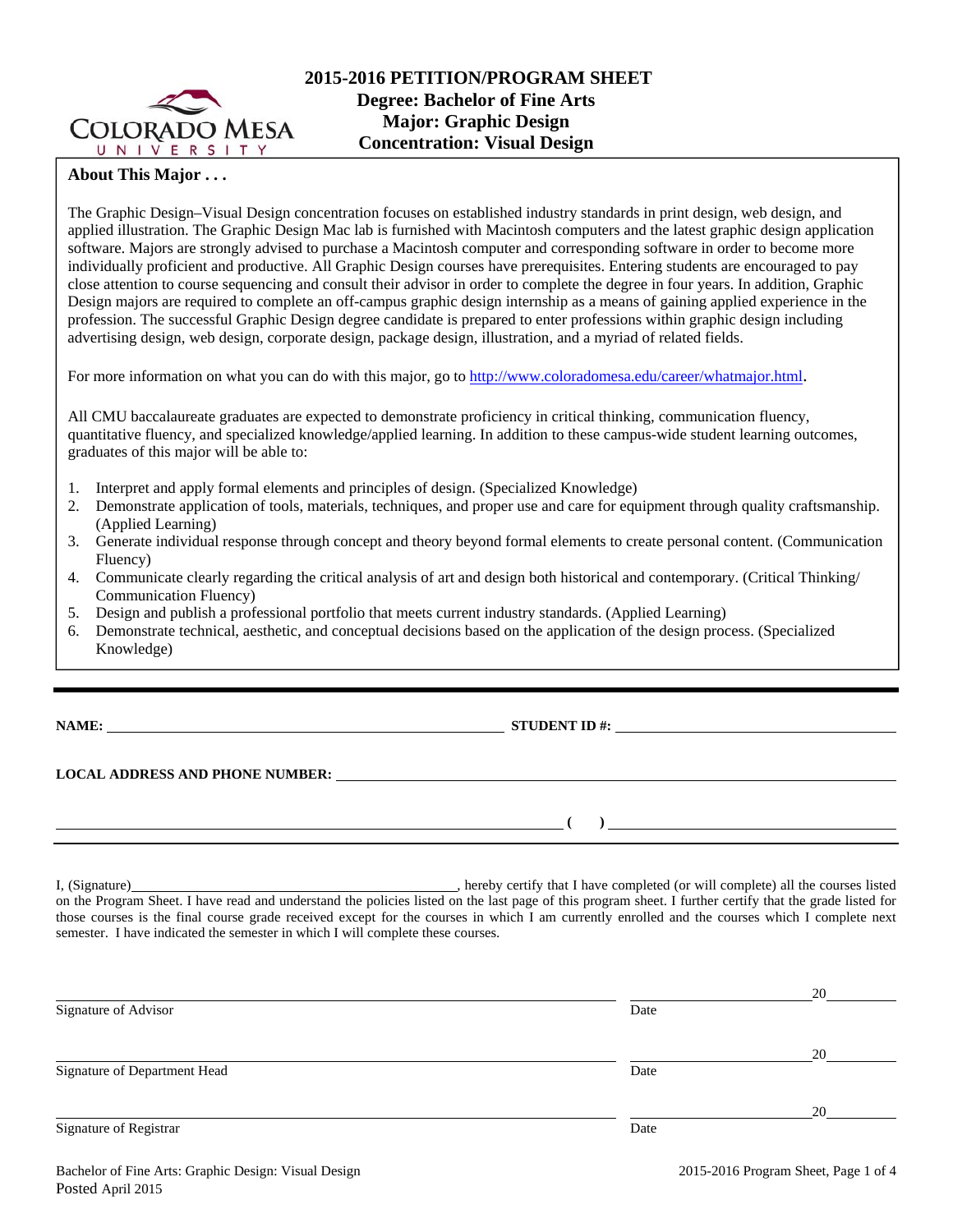#### **DEGREE REQUIREMENTS:**

- 120 semester hours total (Students must complete a minimum of 30 of the last 60 hours of credit at CMU, with at least 15 semester hours in major discipline courses numbered 300 or higher).
- 40 upper division credits (A minimum of 15 taken at the 300-400 course levels within the major at CMU).
- 2.00 cumulative GPA or higher in all CMU coursework
- A grade of B or A in all coursework toward the major content area No more than 6 semester hours of independent study courses can be
- used toward the degree.
- Pre-collegiate courses (usually numbered below 100) cannot be used for graduation.
- When filling out the program sheet a course can be used only once.
- A student must follow the CMU graduation requirements either from 1) the program sheet for the major in effect at the time the student officially declares a major; or 2) a program sheet for the major approved for a year subsequent to the year during which the student officially declares the major and is approved for the student by the department head. Because a program may have requirements specific to the degree, the student should check with the faculty advisor for additional criteria. It is the student's responsibility to be aware of, and follow, all requirements for the degree being pursued. Any exceptions or substitutions must be approved by the student's faculty advisor and Department Head.
- Essential Learning Capstone should be completed between 45 and 75 hours.
- See the "Undergraduate Graduation Requirements" in the catalog for additional graduation information.

**ESSENTIAL LEARNING REQUIREMENTS** (31 semester hours) See the current catalog for a list of courses that fulfill the requirements below. If a course is an Essential Learning option and a requirement for your major, you must use it to fulfill the major requirement and make a different selection for the Essential Learning requirement.

| Course No Title                                                                                                                                                                                                                               |  | Sem.hrs Grade Term/Trns |  |  |  |  |
|-----------------------------------------------------------------------------------------------------------------------------------------------------------------------------------------------------------------------------------------------|--|-------------------------|--|--|--|--|
| <b>English</b> (6 semester hours, must receive a grade of "C" or better and<br>must be completed by the time the student has 60 semester hours.)<br>ENGL 111 English Composition<br>3<br>$\mathcal{E}$<br><b>ENGL 112 English Composition</b> |  |                         |  |  |  |  |
| <b>Math MATH 110 or higher</b> (3 semester hours, must receive a grade of<br>"C" or better, must be completed by the time the student has 60 semester<br>hours.                                                                               |  |                         |  |  |  |  |
| <b>Humanities</b> (3 semester hours)<br><u> 1980 - Jan Samuel Barbara, político establecido en la contrada de la contrada de la contrada de la contrada d</u>                                                                                 |  |                         |  |  |  |  |
| Social and Behavioral Sciences (6 semester hours)                                                                                                                                                                                             |  |                         |  |  |  |  |
| <b>Natural Sciences</b> (7 semester hours, one course must include a lab)                                                                                                                                                                     |  |                         |  |  |  |  |
| <u> 1988 - Andrea Stadt Britain, amerikansk politik (</u>                                                                                                                                                                                     |  |                         |  |  |  |  |
| <b>History</b> (3 semester hours)<br><b>HIST</b>                                                                                                                                                                                              |  |                         |  |  |  |  |
| <b>Fine Arts</b> (3 semester hours)                                                                                                                                                                                                           |  |                         |  |  |  |  |

## **SPECIAL REQUIREMENTS:**

Course No Title Sem.hrs Grade Term/Trns

# **WELLNESS REQUIREMENT (2)**

|                 | WELLINESS REQUIREMENT (2 semester nours)              |   |  |
|-----------------|-------------------------------------------------------|---|--|
| <b>KINE 100</b> | <b>Health and Wellness</b>                            |   |  |
| KINA 1          |                                                       |   |  |
|                 | <b>ESSENTIAL LEARNING CAPSTONE</b> (4 semester hours) |   |  |
| <b>ESSL 290</b> | <b>Maverick Milestone</b>                             |   |  |
|                 | (see English $\&$ math pre-reqs) 3                    |   |  |
| <b>ESSL 200</b> | Essential Speech (co-requisite) 1                     |   |  |
|                 | <b>FOUNDATION COURSES</b> (15 semester hours)         |   |  |
|                 | Must pass all courses with a grade of "B" or higher.  |   |  |
| <b>ARTE 101</b> | Two-Dimensional Design                                | 3 |  |
| <b>ARTE 102</b> | Three-Dimensional Design                              | 3 |  |
| <b>ARTE 118</b> | History of Art - Prehistory                           |   |  |
|                 | to Renaissance                                        | 3 |  |
| <b>ARTE 119</b> | History of $Art -$                                    |   |  |
|                 | <b>Renaissance to Present</b>                         | 3 |  |
| <b>ARTS 151</b> | <b>Foundation Drawing I</b>                           | 3 |  |

#### **GRAPHIC DESIGN MAJOR REQUIREMENTS**

Foundation Drawing I 3

(51 semester hours) Must pass all courses with a grade of "B" or higher. To continue in the program and eventually graduate as graphic design majors a student must earn, within no more than three attempts, at least a grade of "B" in the major requirements.

## Art History Course (3 semester hours)

| ARTH 324        | <b>History of Graphic Design</b>           | 3 |  |
|-----------------|--------------------------------------------|---|--|
|                 | Graphic Design Courses (48 semester hours) |   |  |
| ARTG 122        | Design It!                                 | 3 |  |
| ARTG 215        | Graphic Design I                           | 3 |  |
| <b>ARTG 221</b> | Graphic Design II                          | 3 |  |
| ARTG 222        | <b>Illustration I</b>                      | 3 |  |
| ARTG 301        | <b>Computer Illustration</b>               | 3 |  |
| ARTG 320        | Letterforms & Typography                   | 3 |  |
| ARTG 321        | <b>Advanced Typography</b>                 | 3 |  |
| ARTG 333        | <b>Illustration II</b>                     | 3 |  |
| ARTG 337        | Illustration & Storyboard                  | 3 |  |
| ARTG 338        | <b>Advertising Design I</b>                | 3 |  |
| ARTS 360        | Sketchbook                                 | 3 |  |
| ARTG 401        | Digital Painting                           | 3 |  |
| ARTG 405        | Web Site Design                            | 3 |  |
| ARTG 406        | Adv. Web Design                            | 3 |  |
| ARTG 450        | <b>Identity Design</b>                     | 3 |  |
| ARTG 493        | Portfolio Development                      | 3 |  |
|                 |                                            |   |  |

**Electives** (All college level courses appearing on your final transcript, **not listed above** that will bring your total semester hours to 120 hours. Excludes KINA activity courses.) (17 semester hours; additional upper division hours may be needed.)

Course No Title Sem.hrs Grade Term/Trns \_\_\_\_\_\_ \_\_\_\_ \_\_\_\_\_\_\_\_\_\_\_\_\_\_\_\_\_\_\_\_\_\_\_\_ \_\_\_\_ \_\_\_\_\_ \_\_\_\_\_\_\_\_ \_\_\_\_\_\_ \_\_\_\_ \_\_\_\_\_\_\_\_\_\_\_\_\_\_\_\_\_\_\_\_\_\_\_\_ \_\_\_\_ \_\_\_\_\_ \_\_\_\_\_\_\_\_ \_\_\_\_\_\_ \_\_\_\_ \_\_\_\_\_\_\_\_\_\_\_\_\_\_\_\_\_\_\_\_\_\_\_\_ \_\_\_\_ \_\_\_\_\_ \_\_\_\_\_\_\_\_ \_\_\_\_\_\_ \_\_\_\_ \_\_\_\_\_\_\_\_\_\_\_\_\_\_\_\_\_\_\_\_\_\_\_\_ \_\_\_\_ \_\_\_\_\_ \_\_\_\_\_\_\_\_ \_\_\_\_\_\_ \_\_\_\_ \_\_\_\_\_\_\_\_\_\_\_\_\_\_\_\_\_\_\_\_\_\_\_\_ \_\_\_\_ \_\_\_\_\_ \_\_\_\_\_\_\_\_ \_\_\_\_\_\_ \_\_\_\_ \_\_\_\_\_\_\_\_\_\_\_\_\_\_\_\_\_\_\_\_\_\_\_\_ \_\_\_\_ \_\_\_\_\_ \_\_\_\_\_\_\_\_ \_\_\_\_\_\_ \_\_\_\_ \_\_\_\_\_\_\_\_\_\_\_\_\_\_\_\_\_\_\_\_\_\_\_\_ \_\_\_\_ \_\_\_\_\_ \_\_\_\_\_\_\_\_ \_\_\_\_\_\_ \_\_\_\_ \_\_\_\_\_\_\_\_\_\_\_\_\_\_\_\_\_\_\_\_\_\_\_\_ \_\_\_\_ \_\_\_\_\_ \_\_\_\_\_\_\_\_ \_\_\_\_\_\_ \_\_\_\_ \_\_\_\_\_\_\_\_\_\_\_\_\_\_\_\_\_\_\_\_\_\_\_\_ \_\_\_\_ \_\_\_\_\_ \_\_\_\_\_\_\_\_ \_\_\_\_\_\_ \_\_\_\_ \_\_\_\_\_\_\_\_\_\_\_\_\_\_\_\_\_\_\_\_\_\_\_\_ \_\_\_\_ \_\_\_\_\_ \_\_\_\_\_\_\_\_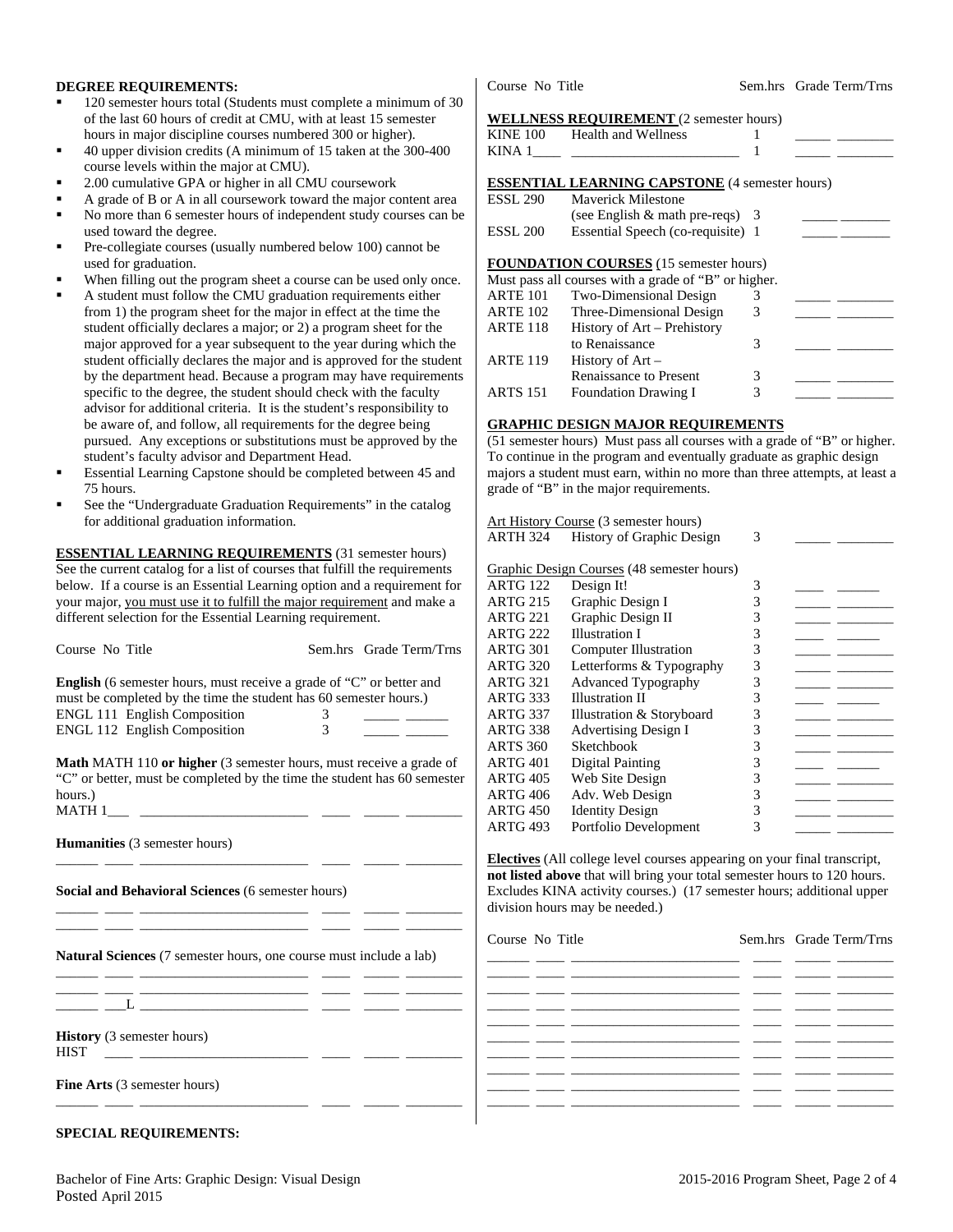- **(1)** In an effort to meet industry standards, Macintosh computers are used exclusively in all computer-based ARTG courses.
- Majors are strongly advised to consider purchasing a Macintosh and related print and web publication software for personal use.
- **(2) ARTG 300-level courses and ARTG 400-level courses may be taken upon acceptance into the Graphic Design Program. (3)** Admission in the program after the sophomore year will be contingent upon the student's satisfying the following requirements:
	- (a) Completion of Graphic Design Admission Application Form.
		- (b) Completion of ARTE 101 Two-Dimensional Design, ARTE 102 Three-Dimensional Design,
			- ARTG 215 Graphic Design I, ARTG 221 Graphic Design II, and ARTG 222 Illustration I with a grade of B or A.
		- (c) A grade of B or A in all coursework in the major.
		- (d) Successful completion of the Graphic Design entrance exam with a minimum score of 80%.
		- (e) Portfolio Review comprised of Graphic Design work that meets the established Portfolio Review Criteria.
		- (f) Transfer students must pass the Portfolio Review and entrance exam to be formally accepted into the Graphic Design Program.